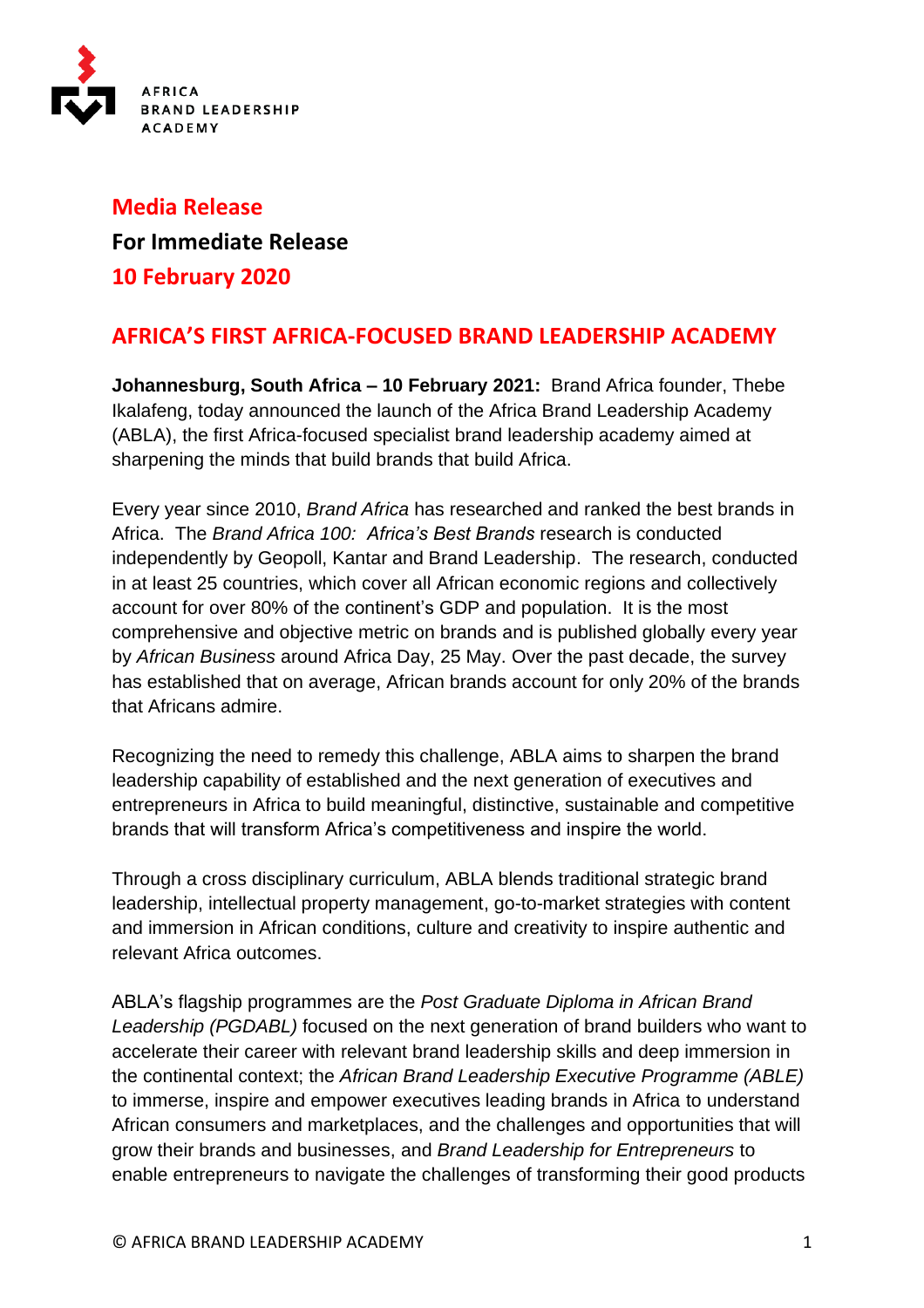

and ideas into great sustainable brands and to strategically and profitably manage their personal, organisational and product brands. These programmes are complemented by a range of short-term *Short Learning Programmes* for individuals who need short-term learning interventions to sharpen their skills, in inter alia, Responsible Branding; Brands, Boards and the Bottom-Line and Leadership Branding and Public Sector Branding.

"For Africa to compete globally and attain sustainable economic independence, it will have to complement its entrepreneurial skills with brand leadership to transform its many commoditized products into world-class brands," says Ikalafeng. "Throughout history, brands have proven to be a powerful vector of the image, identity and competitiveness of people, products and nations. There are several exemplary brands such as Nigeria's Dangote, South Africa's MTN and Kenya's Mpesa among several African brands challenging non-African brands in Africa and transformed the image of their nations. With the imminent implementation of the *African Continental Free Trade Area* (AfCFTA) which is aimed at boosting intra-African trade, it will be an epic tragedy if in the long-term, the majority of goods and services moving across African borders are not made in Africa."

ABLA has a global African faculty network of respected specialist practitioners, thought leaders and academics and institutional partnerships which collectively bring a rich blend of deep insights on the continent and building brands in Africa.

ABLA leadership and governance is based on sound and best practice principles for organizing and managing a higher education institution with a pan-African focus and reach. Renowned Ethiopian thought leader and business woman, Dr. Eleni Zaude Gabre-Madhin who founded the highly acclaimed Ethiopia Commodity Exchange (ECX) is the founding Chancellor/President, retired Namibian academic, Professor Tjama Tjivikua, the founding principal of the Namibia University of Science and Technology, is the founding Council chairman and ABLA founder, Thebe Ikalafeng, is the founding principal. This team is led by a Council of diverse and respected Africans who are responsible for the good order and overall governance of ABLA.

ABLA is operating out of its headquarters in Johannesburg, South Africa.

# **ENDS**

# **For Media Inquiries:**